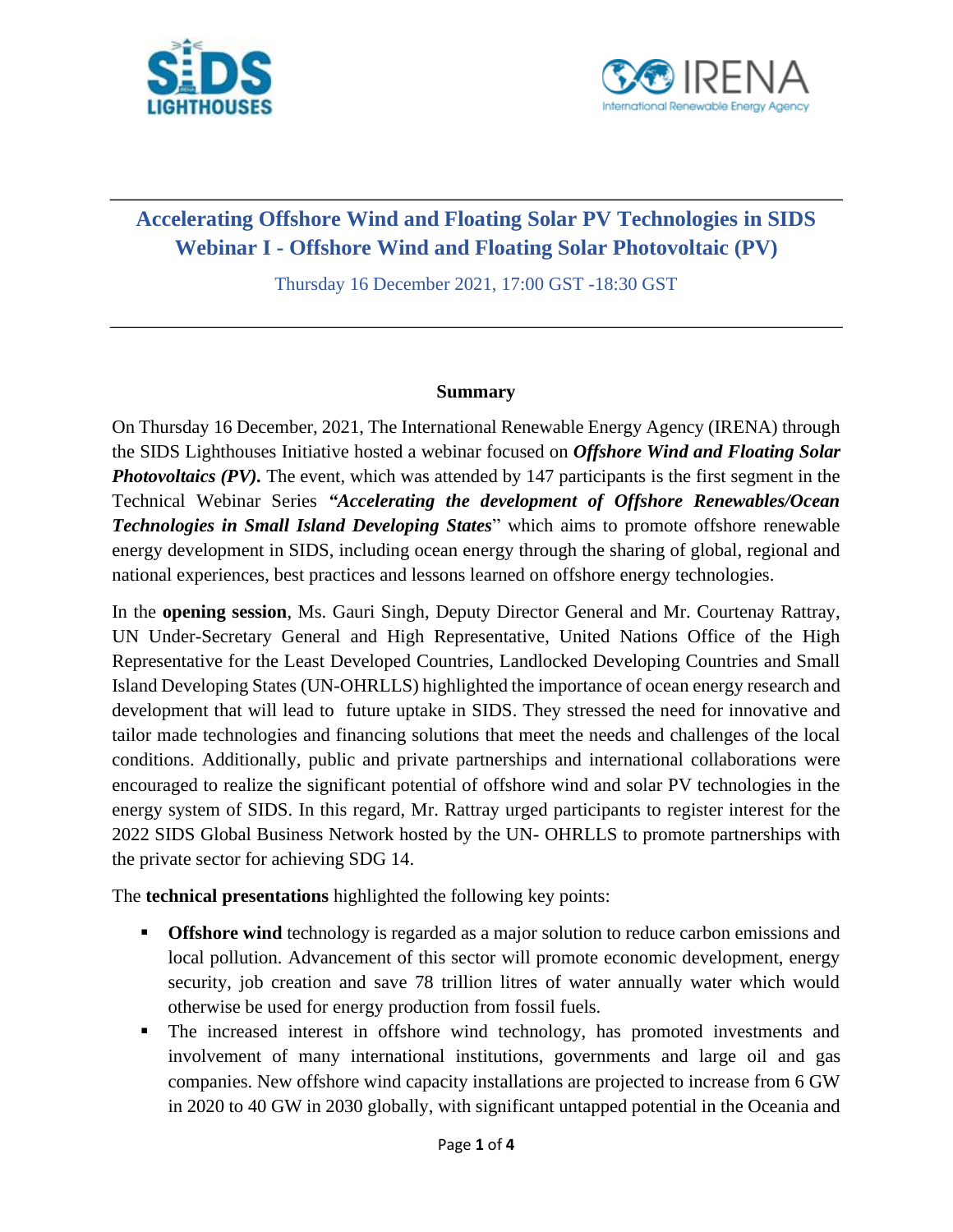



SIDS. The Caribbean has been identified as the front runner for offshore wind potential. An IDB-CDB study of 9 Caribbean SIDS countries revealed an estimated technically exploitable resource of 138GW. Opportunity also exists in Fiji, Papua New Guinea, Vanuatu and Mauritius.

- Globally, the capital expenditure is expected to be USD 500 billion until 2030 and an additional USD 3 trillion by 2050. Notably, the scale and uptake of wind farms and turbines are driving cost reductions in this sector. Further costs reductions in the floating foundation wind turbines technology driven by high income economies will benefit SIDS.
- **For Floating offshore wind, countries such as UK, Japan and South Korea are testing this** technology at the prototype and pilot level. It was noted that several floating solutions can be rapidly scaled up and commercialised. In the context of SIDS, floating offshore turbines provide flexibility for modular scale up of individual turbines that can be integrated with the grid. Challenges such as lower total power demand as compared to larger economies, lack of large industrial manufacturing capacity, climate change and unpredictability of the weather can be addressed by adopting modular floating offshore wind turbines.
- Using Scotland as a case example, factors that should be considered while deploying an offshore wind project include: marine spatial planning for site selection, baseline data collection and management, foundation technology and turbine size, supply chain strategy, space and quayside requirements especially for floating foundations, distance to the port, grid connection (remote areas typical to SIDS face grid connection challenges), clear ownership between the stakeholders and regulatory processes. It was noted that Government subsidies also help to drive cost reductions. Separate subsidies for floating and fixed projects allows for floating wind projects to develop without competing with the fixed wind technology already commercialised in the market.
- For floating Solar PV, the case example from Sembcorp Industries, demonstrated how Singapore has sought to use floating solar PV to optimise land use while offering higher performance as compared to rooftop solar PV. The floating solar PV project in Singapore extend over 45 hectares with an installed capacity of 60 MWp offsetting 32 kilotonne of CO2 emissions annually. Singapore aims to achieve 2 GWp of solar capacity by 2030 contributing to 3% of the total electricity demand of the country.
- Key challenges such as anchoring and mooring designs, good cable management, operation and maintenance (O&M) and environmental impacts need to be considered critically for the floating solar PV projects to be successful. Furthermore, important factors that need to be considered in the development of a floating solar PV project include but are not limited to: access and right to the water body, nature of the consumption of the energy produced, involvement of key stakeholders and impacts on biodiversity.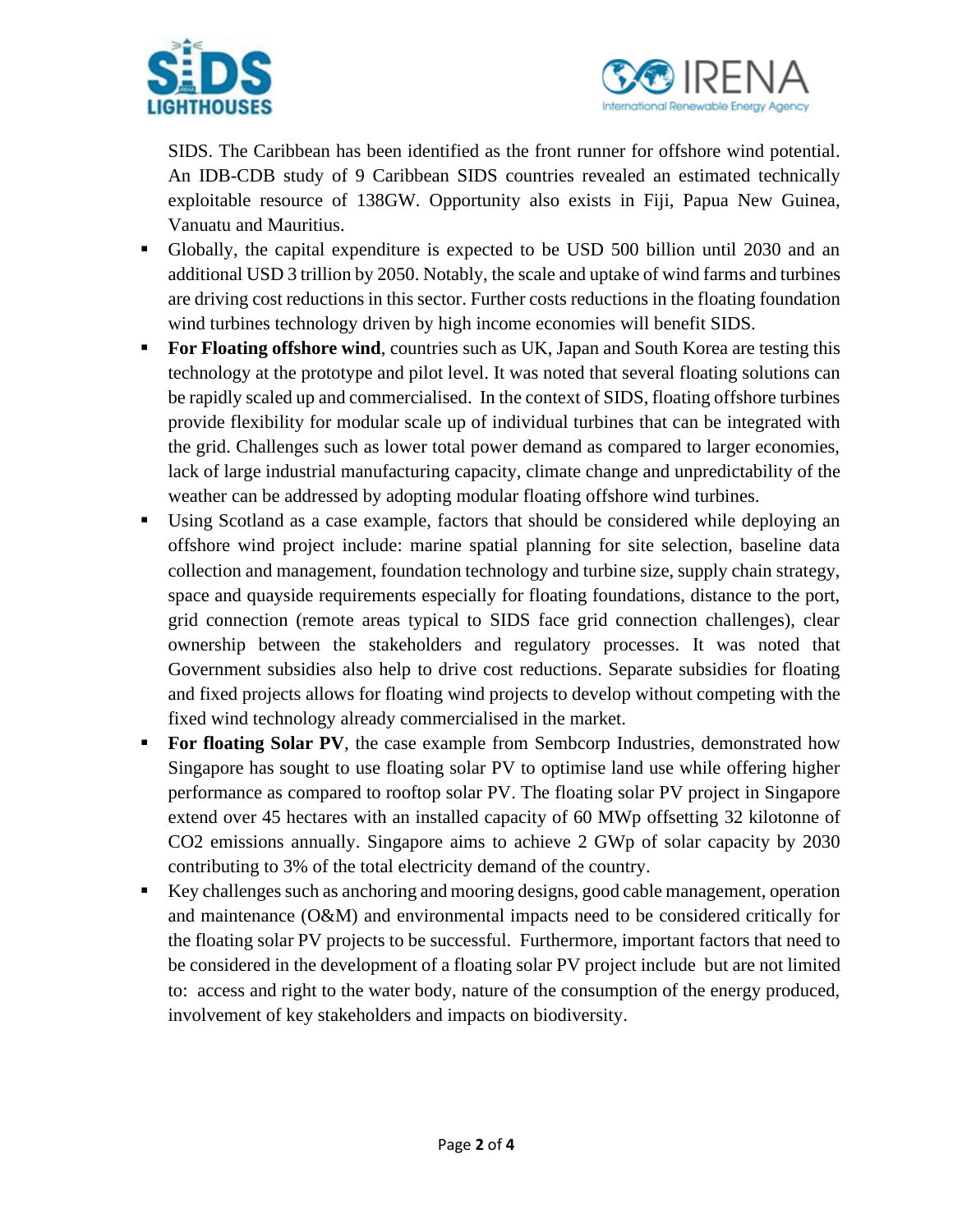



- While SIDS have some of the highest and promising potential for these technologies owing to their unique geographical configuration, they continue to face limitations to their development such as: under-developed regulatory frameworks for emerging technologies; robust financial models for de-risking the high-risk investments and small availability of space resulting in smaller scale projects as compared to the scale of offshore projects in developed economies and grid integration. To address this policy and energy sector planning and project preparation for financial credibility is important. Additionally, philanthropists can extend financial support through grants to de-risk the investments.
- Perceived challenges for SIDS in deploying offshore wind projects include difficulties in attracting developer, suppliers and services for comparatively small-scale projects, environmental and social impacts, capabilities of local government agencies for tendering the projects, grid connections, financial stability and credit worthiness of off takers and guarantees.
- **•** In general, for SIDS, engineering assessments are key to identify the scope of feasibility of ocean resources for energy production. Additionally, extreme weather conditions and the integration of large-scale wind farms with small scale regional and national grid capacities need to be assessed critically.
- In the case of Tuvalu, offshore technologies are being considered to achieve their targets of 100% renewable electricity production by 2025 and 60% reduction in energy demand from 2010 levels by 2025. Offshore fixed and floating solar PV in Nukufetau island and Tafua pond respectively are in the pilot stage. Research has been conducted on the potential of onshore wind, but further research and funding is required for offshore wind and solar PV installations.

Representatives from financial institutions and organisations shared their work in advancing offshore wind and floating solar PV as follows:

- The Caribbean Climate-Smart Accelerator (CCSA) has established a financial Advisory Committee consisting of regional leaders, financial institutions and representatives from the Caribbean Development Bank (CDB) which studies projects ready for investment and projects that need de-risking strategies. Furthermore, CCSA is seeking investments in proven technologies that can be tested at scale within a controlled region such as in SIDS before mass adoption at a global level. The Accelerator has also partnered with the World Intellectual Property Organisation to help train entrepreneurs and highlight blue economy opportunities.
- The World Bank Group Offshore Wind Development Programme was launched to accelerate the adoption of offshore wind in emerging markets through knowledge and experience exchange and technical assistance. The World Bank supports market development and scoping of the project as well as financial support in the form of grants and guarantees from the World Bank, private sector lending from IFC and involvement